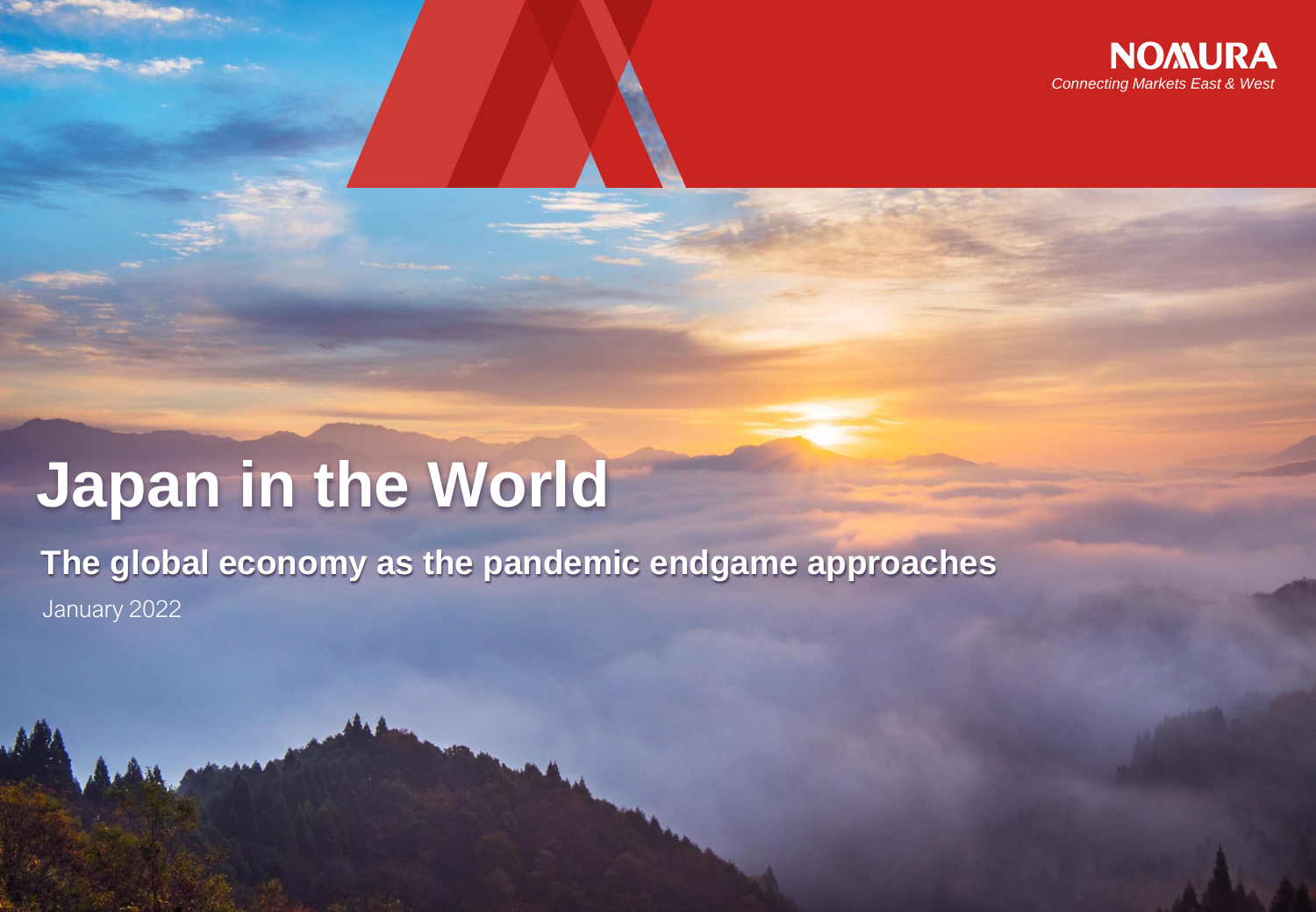#### **NOMURA**

### **Japan in the World** The global economy as the pandemic endgame approaches

| Approaching the pandemic endgame                            | 1               |
|-------------------------------------------------------------|-----------------|
| Accelerated inflation due to supply constraints             | $\mathbf{2}$    |
| <b>Emerging concerns of economic slowdown in China</b>      | 3               |
| Reopening of economies looks set to ease supply constraints | 4               |
| Low probability of financial disequilibrium                 | 5               |
| A risk of greenflation                                      | 6               |
| Risk of asymmetric reopening of economies                   | $\overline{7}$  |
| Japan enters the reopening phase                            | 8               |
| Significant job losses have been avoided in Japan           | 9               |
| Subdued wage growth remains unchanged                       | 10              |
| Disadvantages of a cheaper Japan                            | 11              |
| To reboot Japan's potential growth rate                     | 12 <sub>2</sub> |
| Green and digital will drive structural reform in Japan     | 13              |

This document is copyrighted material belonging to Nomura Securities Please see the last page for details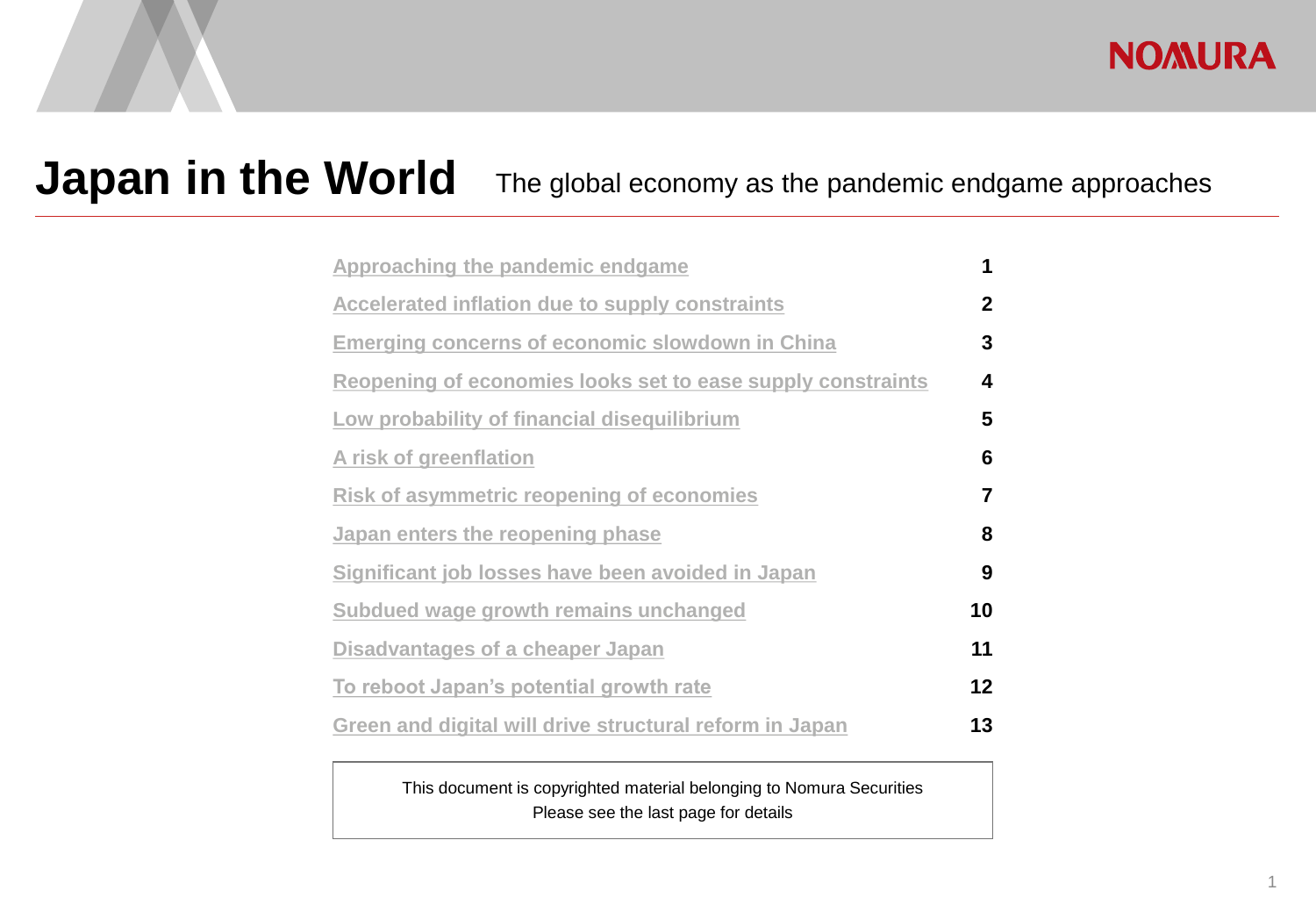#### **Approaching the pandemic endgame**



#### <span id="page-2-0"></span>**Deviation of real GDP level from past trend (2010-19)**

Note: To estimate GDP deviation from the trend in 2021 and 2022, we measures the projected real GDP level based on IMF forecasts.

Having faced repeated surges in infection, progress in vaccination has started to lead the global economy to the eventual endgame of COVID-19.

Despite differences in timing and degree of recovery among advanced and emerging economies, the world economy will more or less return to the pre-COVID growth trend in 2022.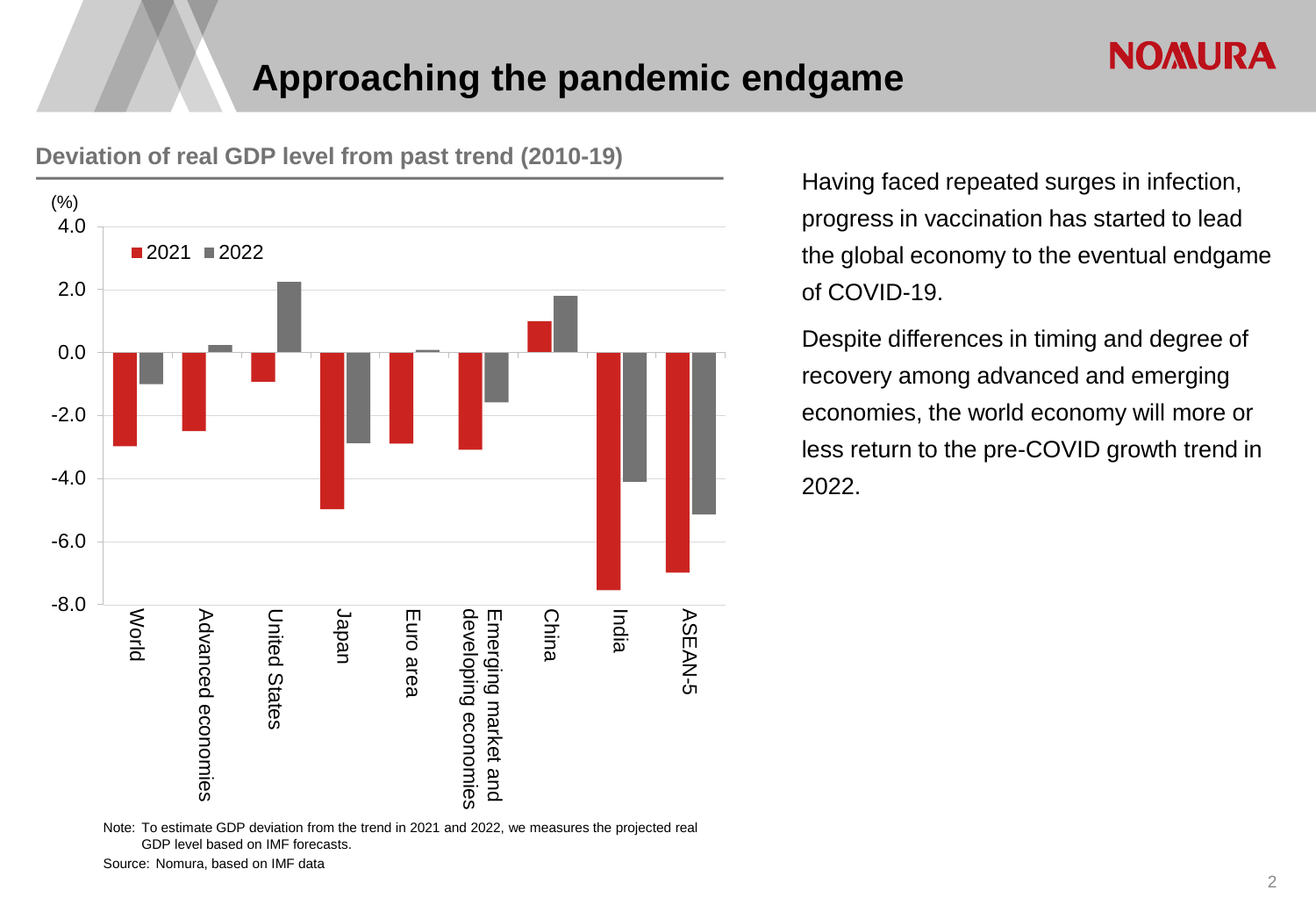

<span id="page-3-0"></span>**Core consumer price inflation rate in major developed economies**

At the same time, we are facing a sort of growing pain ahead of the endgame.

The production of various durable goods, the demand for which surged during the pandemic as stay at home and work from home became common, now suffers supply constraints for intermediate parts including semiconductor chips.

Mismatches in supply and demand caused by supply constraints are leading accelerated inflation, driven by elevated international commodities prices.

Note: Definition of 'core' depends on particulars for each economy. Japan's core inflation includes impacts of consumption tax hikes and free education policy.

Source: Nomura, based on Haver Analytics data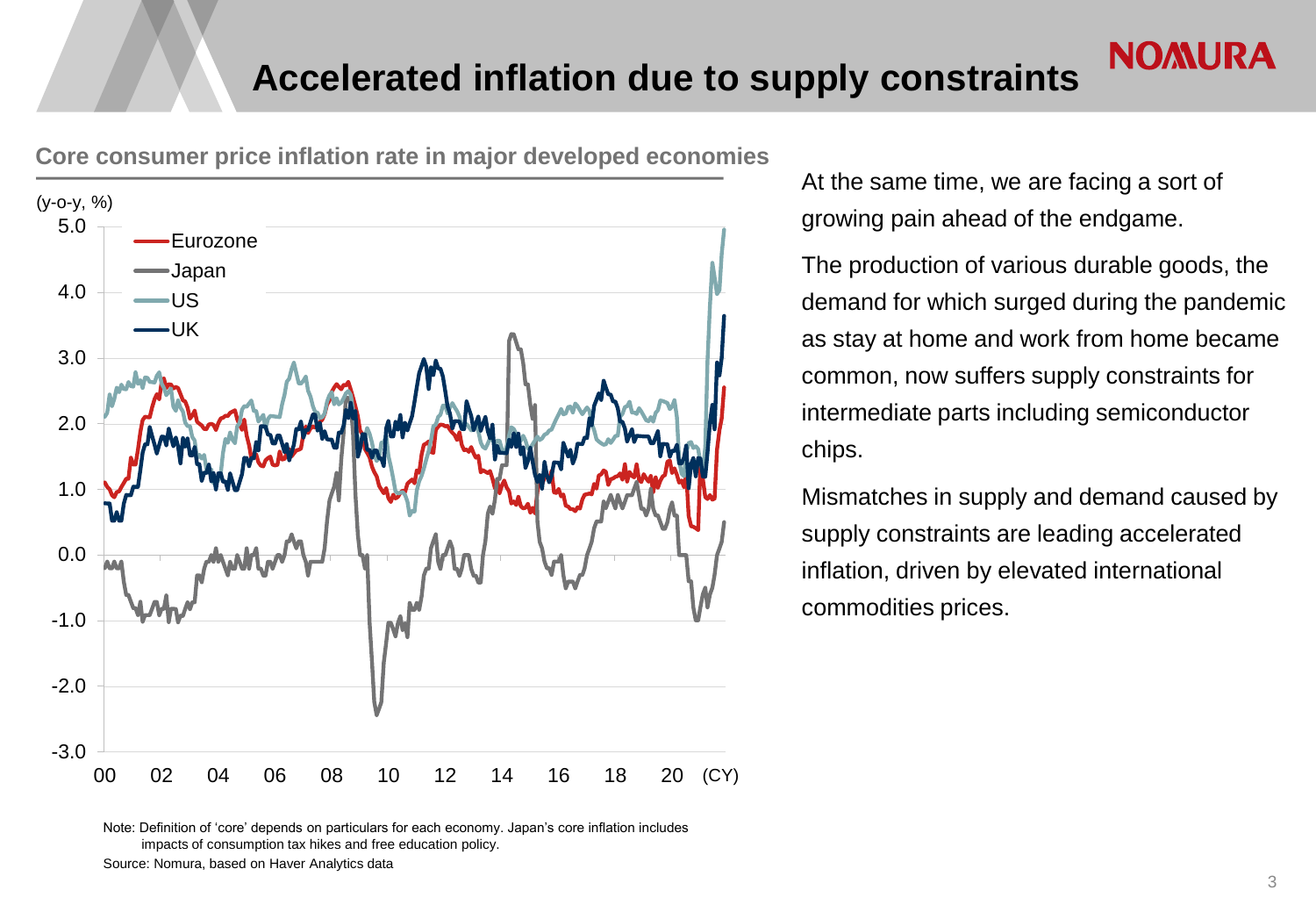### **Emerging concerns of economic slowdown in China**



<span id="page-4-0"></span>**China's official manufacturing PMI and Credit Impulse Index**

Concern for the Chinese economy is casting a shadow over the global economy heading toward reopening.

**NOMURA** 

Besides the deceleration of production activities due to supply constraints, 'Common Prosperity' policy enacted by the Xi Jinping administration is involving various tightening and controlling measures on economic activities.

Source: Nomura, based on Haver Analytics data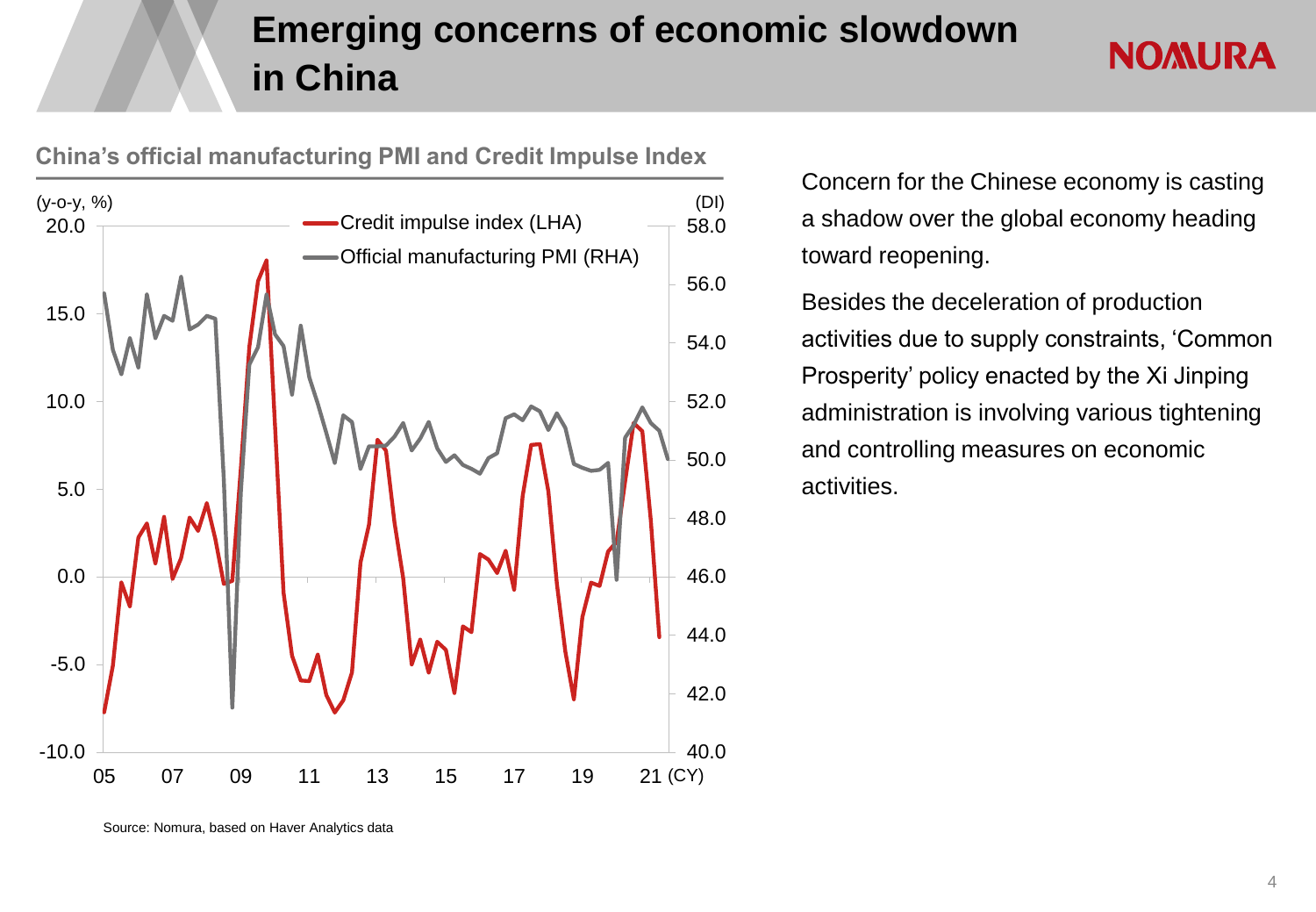### **Reopening of economies looks set to ease supply constraints**

### **NOMURA**

<span id="page-5-0"></span>



Nomura does not consider it likely that accelerating inflation, serious downturn of the Chinese economy, or a state of stagflation combining the two will hinder the reopening of the global economy from the pandemic.

The reopening of economies from the pandemic will shift the axis of demand from durable goods to services.

Such a shift will ease the supply constraints along with expansion of overall demand.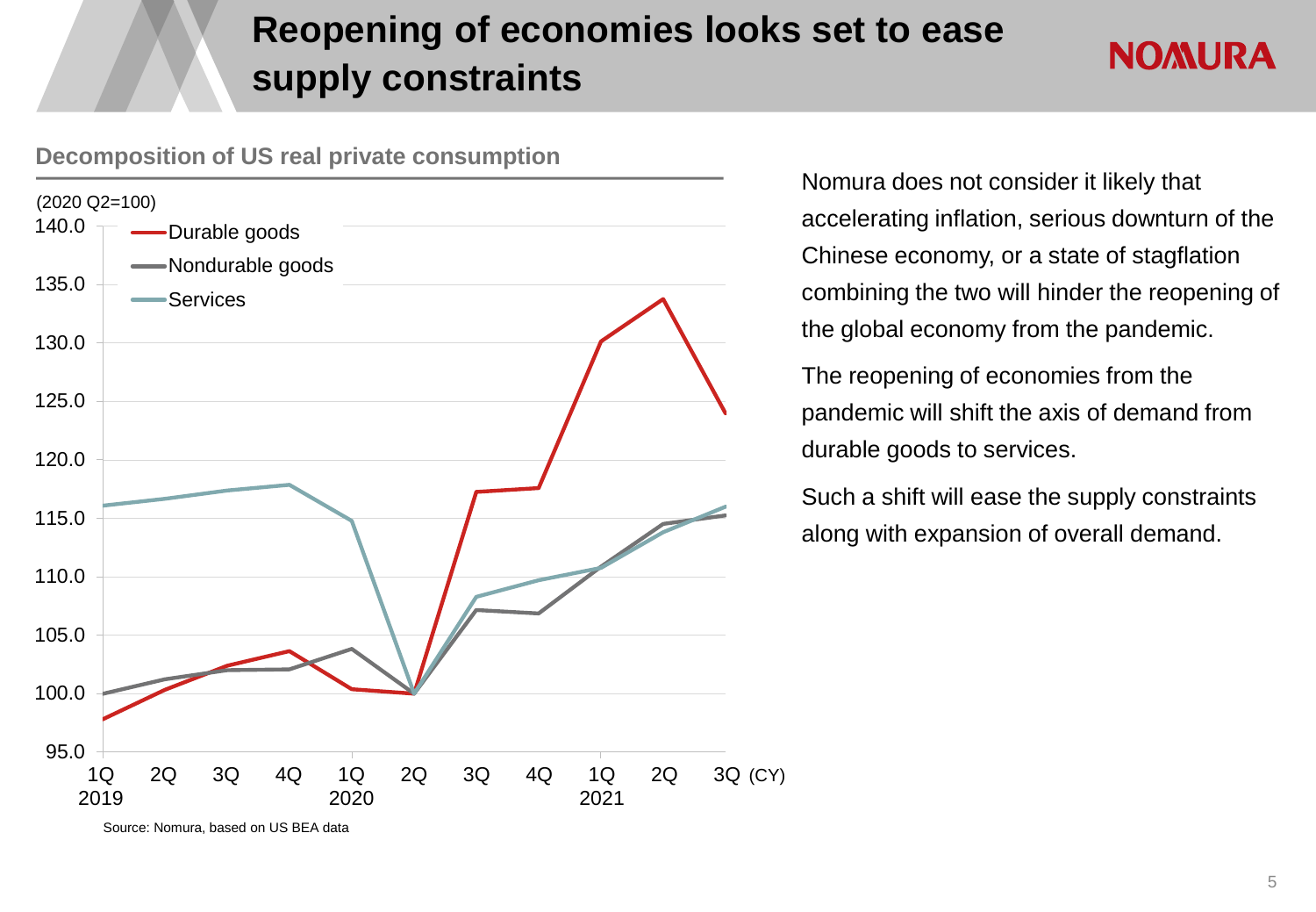#### <span id="page-6-0"></span>**Net savings by sectors in G3 economies**



In the financial markets in 2021, a concern emerged that a frontloaded tightening of monetary policy and the resulting rise in interest rates may hinder the reopening of economies. However, we believe it unlikely that a significant surge in rates will occur, as the private sectors of major economies now have huge net financial surpluses. Subdued spending as well as policy driven fund transfer to household and enterprises in the form of financial aid has

**NOMURA** 

increased private sector net savings, which is

sometimes called 'forced savings'. This is the

main source of financial surplus.

Source: Nomura, based on US Fed, ECB, and BOJ data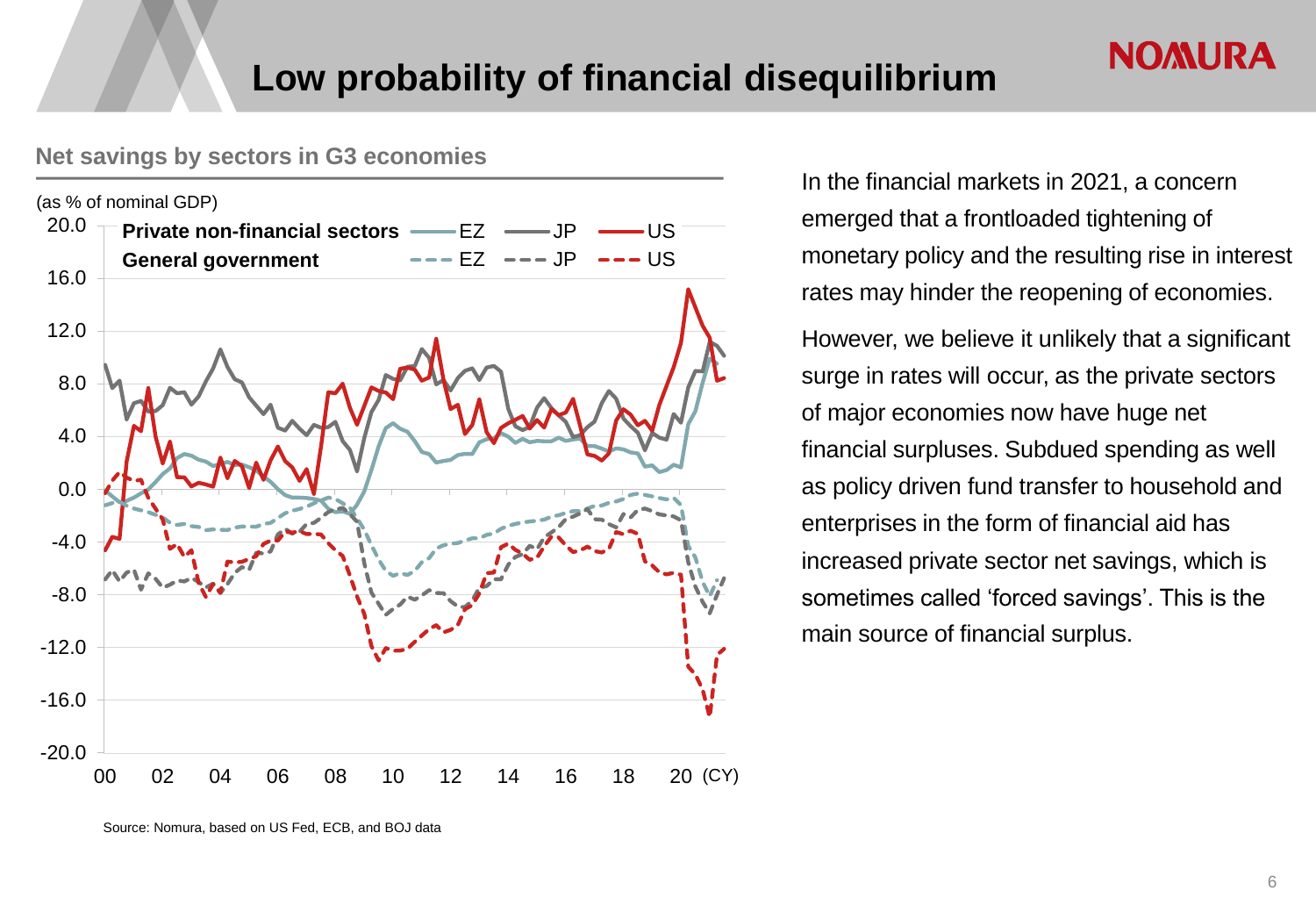#### **A risk of greenflation**

#### <span id="page-7-0"></span>**Major fossil fuel commodity index**



In the longer run, however, we cannot totally rule out the possibility of stagflation.

A move toward carbon neutrality in the middle of the 21st century ironically raised concerns of a lack and halt of investment in mining and production facilities for fossil fuels like oil, LNG, and coal.

Markets have started to worry that a resulting persistent supply shortage may steadily elevate commodity prices and result in accelerated inflation.

Source: Nomura, based on Bloomberg data

#### **NOMURA**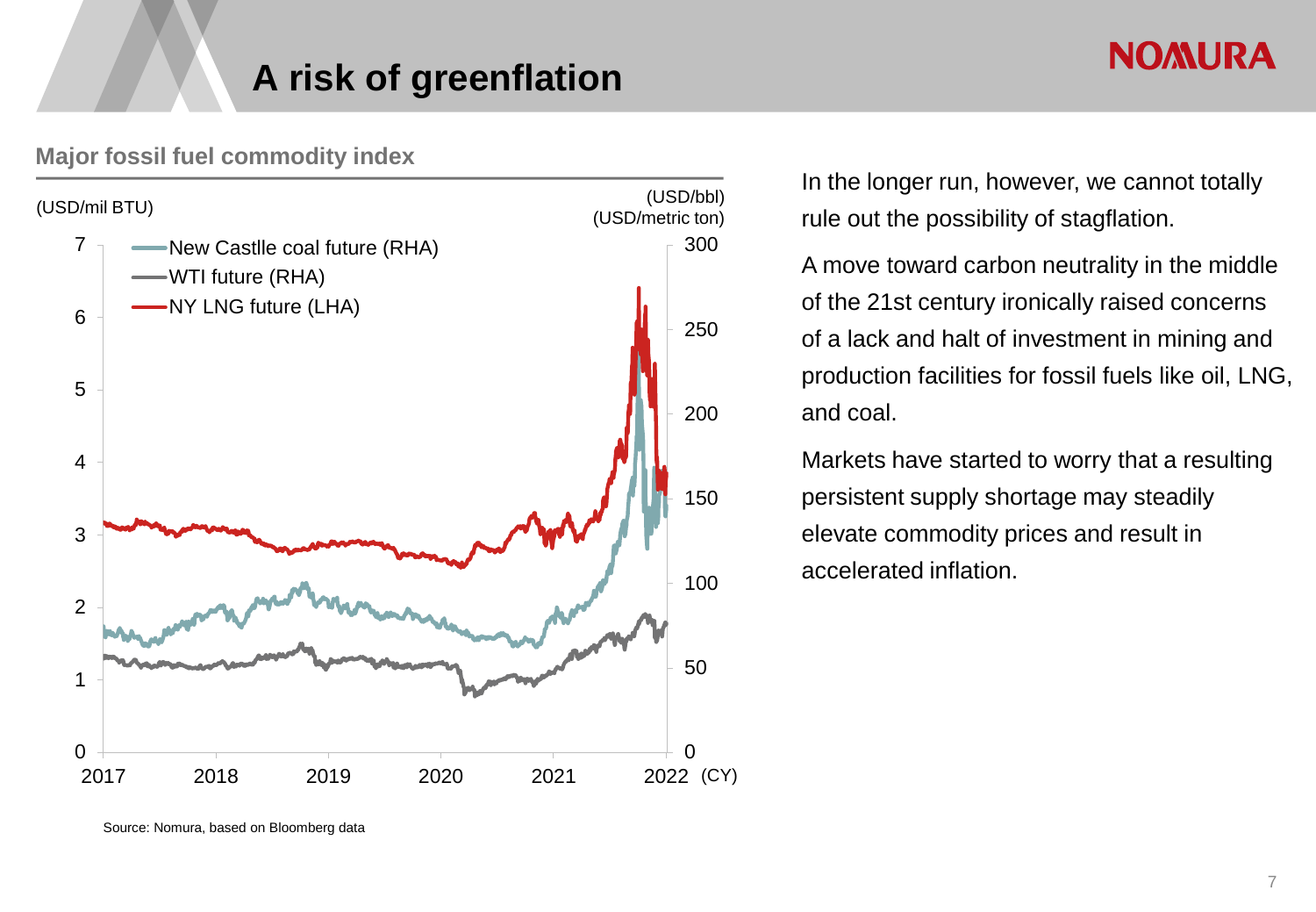<span id="page-8-0"></span>**USD/JPY rate and USD nominal effective exchange rate**



Monetary policy normalization leading up to the pandemic endgame may put financial stress to global economy as a whole.

**NOMURA** 

Given the asymmetry in degree of economic reopening among developed and emerging economies, rise in rates, and currency appreciation, higher USD in particular, caused by monetary policy normalization in developed economies, may lead to capital outflow and tightening of financial conditions in emerging economies, resulting in the destabilization of financial markets and financial systems.

Source: Nomura, based on Bloomberg data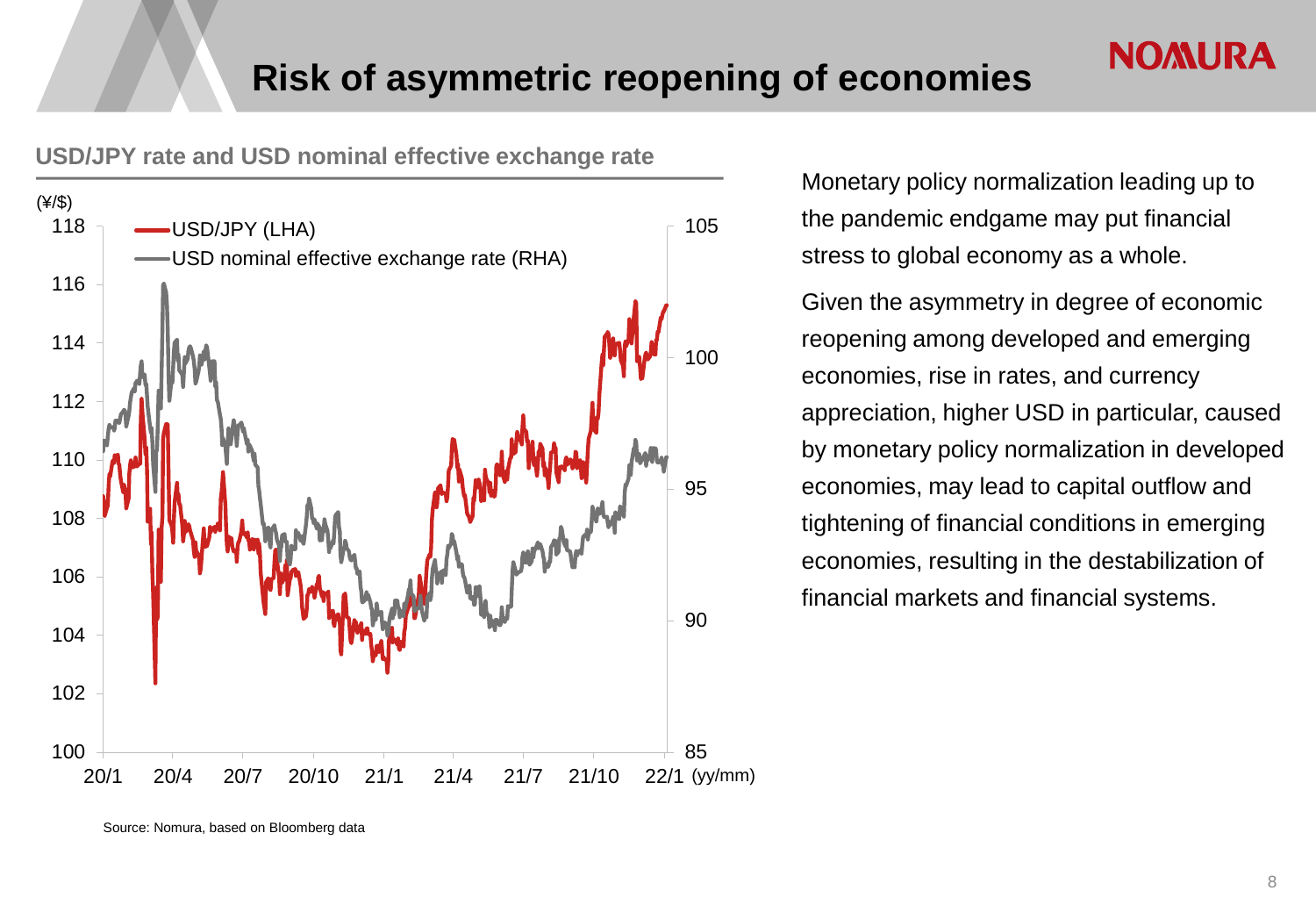#### **Japan enters the reopening phase**



<span id="page-9-0"></span>**Nomura's estimate for Japan's real GDP**

We expect more or less full normalization of economic activity for Japan to be achieved in 2022, overcoming supply constraints and the 5th wave of infection in the summer of 2021. Nomura expects real GDP growth for 2022 to exceed 4% year on year, well above the potential growth of Japan, driven both by corporate related demands of real exports and capital expenditures which will overcome supply constraints and household demand relieved from public health measures.

**NOMURA** 

Source: Nomura, based on Cabinet Office data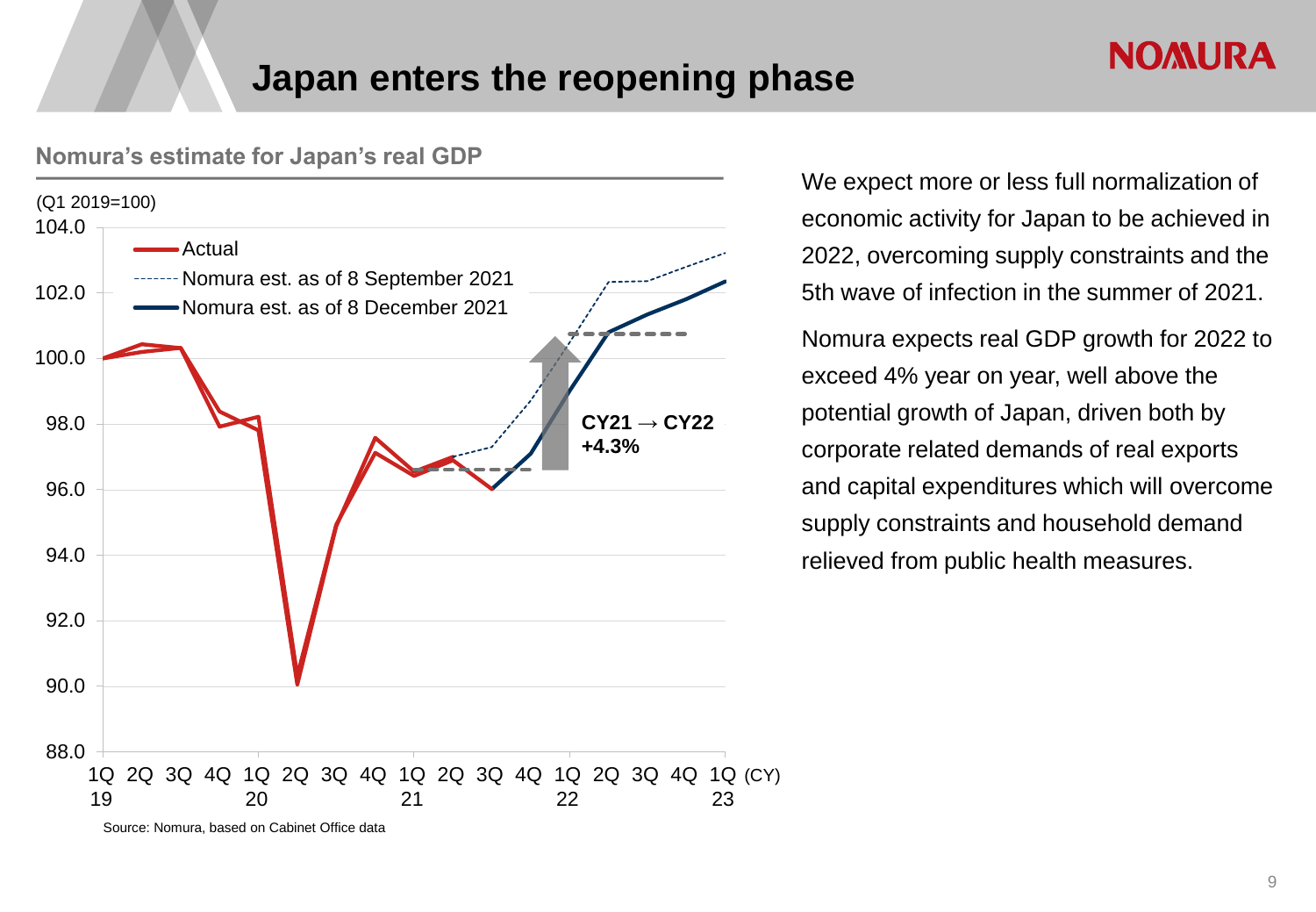### **Significant job losses have been avoided in Japan**

#### **NOMURA**

<span id="page-10-0"></span>



Source: Nomura, based on MIC data

One reason for the smooth reopening of Japan's economy after the pandemic is the relatively small scale of job losses during the pandemic. Employment and income conditions for Japanese households avoided the serious deterioration and jump in unemployment seen in the US and European countries. The risk of employment and household income acting to hinder economic recovery may thus be lower.

Avoidance of large scale job losses, on the other hand, may mean that little progress has been made in reforming Japan's unique employment customs and system characterized by terribly low employee mobility. Following reopening after the pandemic, these characteristics of Japan's labor market could pose a serious challenge to economic growth.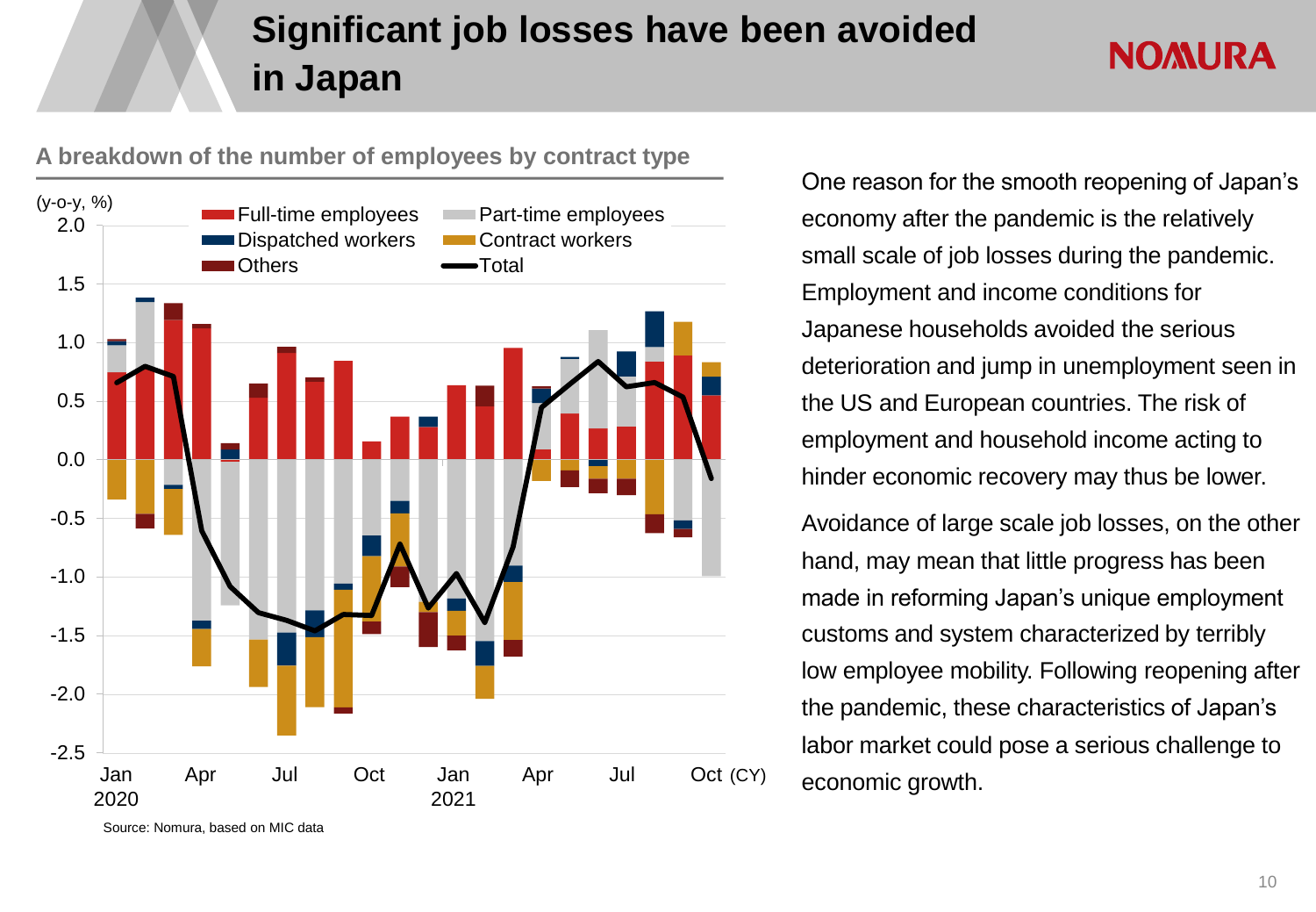

#### <span id="page-11-0"></span>**Per capita real wage growth in G3 economies**

The preservation of Japan's unique employment customs and system may also lead to stagnation of wage growth compared to overseas economies.

**NOMURA** 

The administration of Prime Minister Fumio Kishida is trying to address this issue by giving more tax incentives for wage increases and conducting a direct revision of publiclystipulated salaries for some types of jobs. However, we expect that solving the issue of low wages and stagnated wage growth will be difficult without comprehensive structural reforms of the labor market..

Source: Nomura, based on Haver Analytics data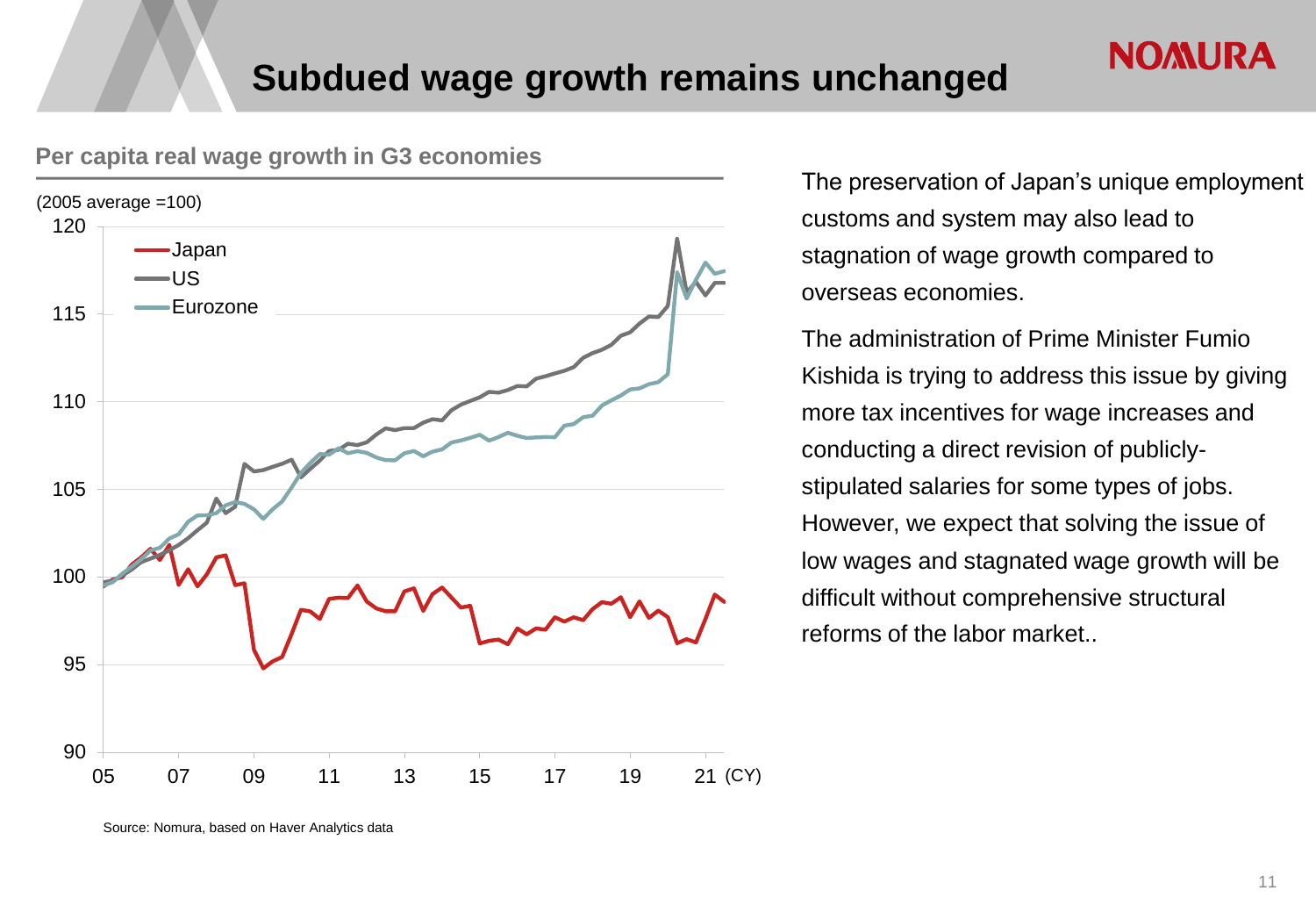

#### <span id="page-12-0"></span>**USD/JPY and JPY effective exchange rates**

With the end of the pandemic, the addressing of issues if low wages and low wage growth is becoming ever more urgent.

**NOMURA** 

As inflation accelerates in the world economy and the Japanese yen starts to depreciate following the normalization of monetary policy and rise of rates in overseas markets, the discrepancies of price levels between Japan and overseas grows more apparent.

This means a growing risk that we Japanese residents may one day face price discrepancies and suddenly realize a significant loss in the yen's purchasing power. This may also be a reason why the discussion on 'cheap Japan' and 'cheaper yen' is becoming more and more popular.

Source: Nomura, based on BOJ data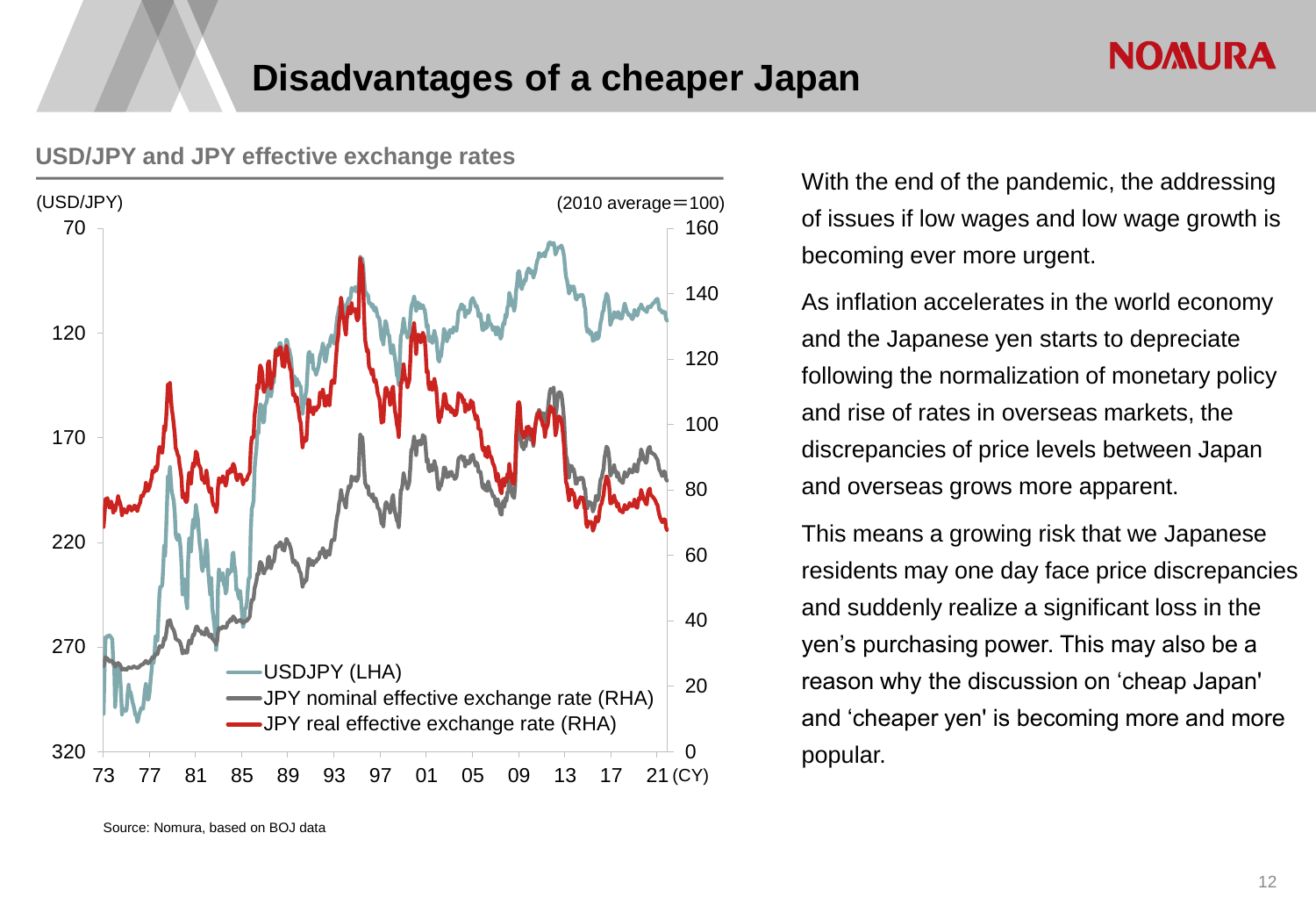

<span id="page-13-0"></span>**Decomposition of Japan's potential growth rate (BOJ estimate)**

In order to escape the trap of 'cheap Japan', we need to raise per capita value added to receive proper compensation.

**NOMURA** 

By raising per capita value added of all employees and raising productivity, we can also improve growth potential of the overall Japanese economy.

A policy-based effort to promote recurrent education and reskilling is important. Private enterprises and their employees should also recognize its importance and intensify efforts for job training.

<sup>83</sup> 85 87 89 91 93 95 97 99 01 03 05 07 09 11 13 15 17 19 21 (CY)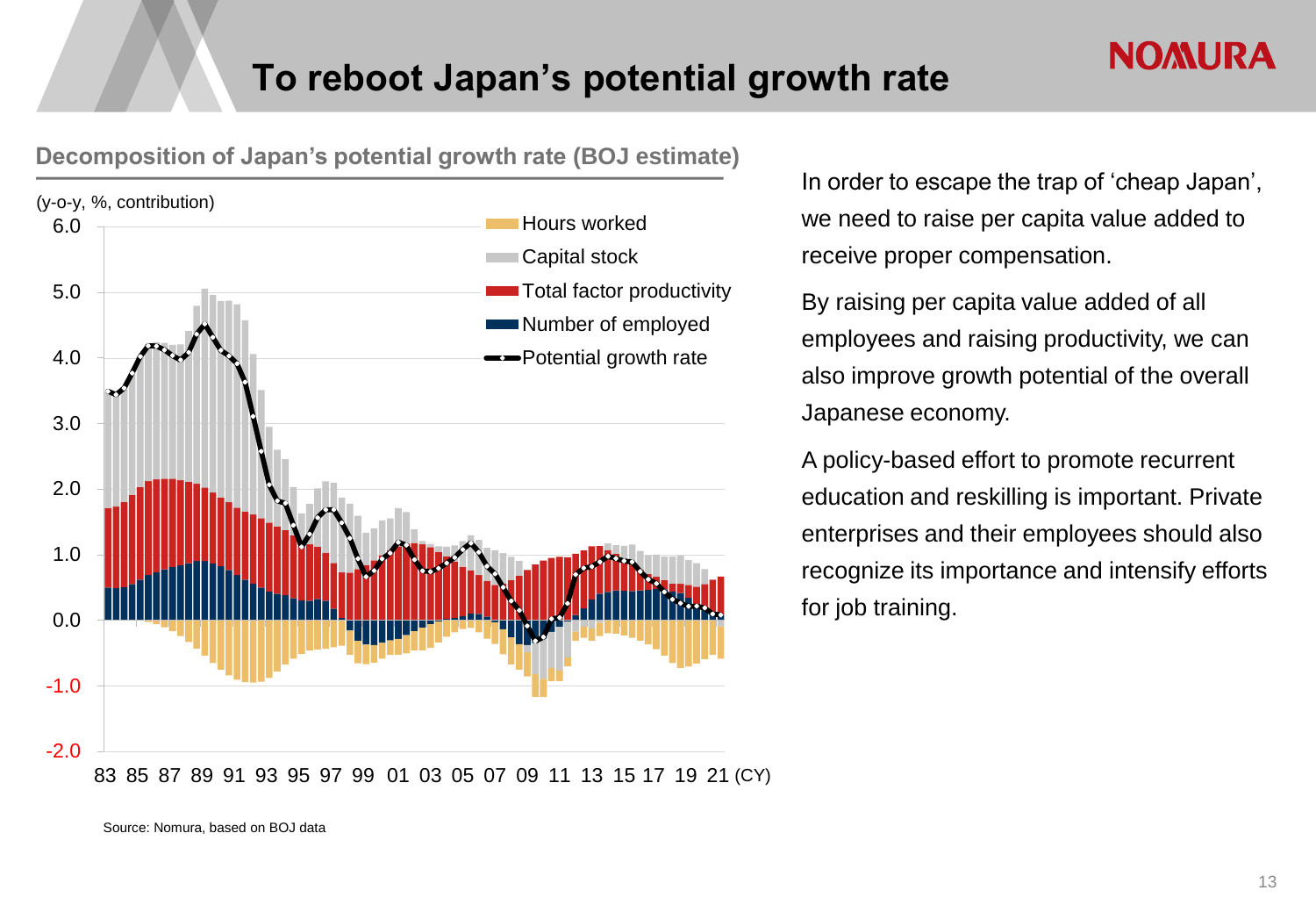### **Green and digital will drive structural reform in Japan**



<span id="page-14-0"></span>**Impact of carbon neutrality on global employment (IMF estimate)**

We saw many seeds of structural changes during the pandemic; new work styles that we were forced to adopt accelerated the speed of digitalization. The birth of the Biden administration in the US also accelerated the trend towards carbon neutrality.

**NOMURA** 

The shift to carbon neutrality is sure to be a large scale structural shift that produces clear winners and losers in various industries. The keys for revitalizing Japan's economy will be efforts by enterprises to be the winners in these rapid structural changes and policy efforts by the government to create as many winners as possible in the domestic economy.

Note: IMF estimates. Envisages 80% decline in greenhouse gas emissions by 2050 driven by national and regional policies aimed at mitigating climate change. Shows outcome of (1) phased increases in carbon taxation, (2) green stimulus including infrastructure investment and renewables subsidies, and (3) compensatory transfers to households. Also assumes avoidance of economic losses due to climate change.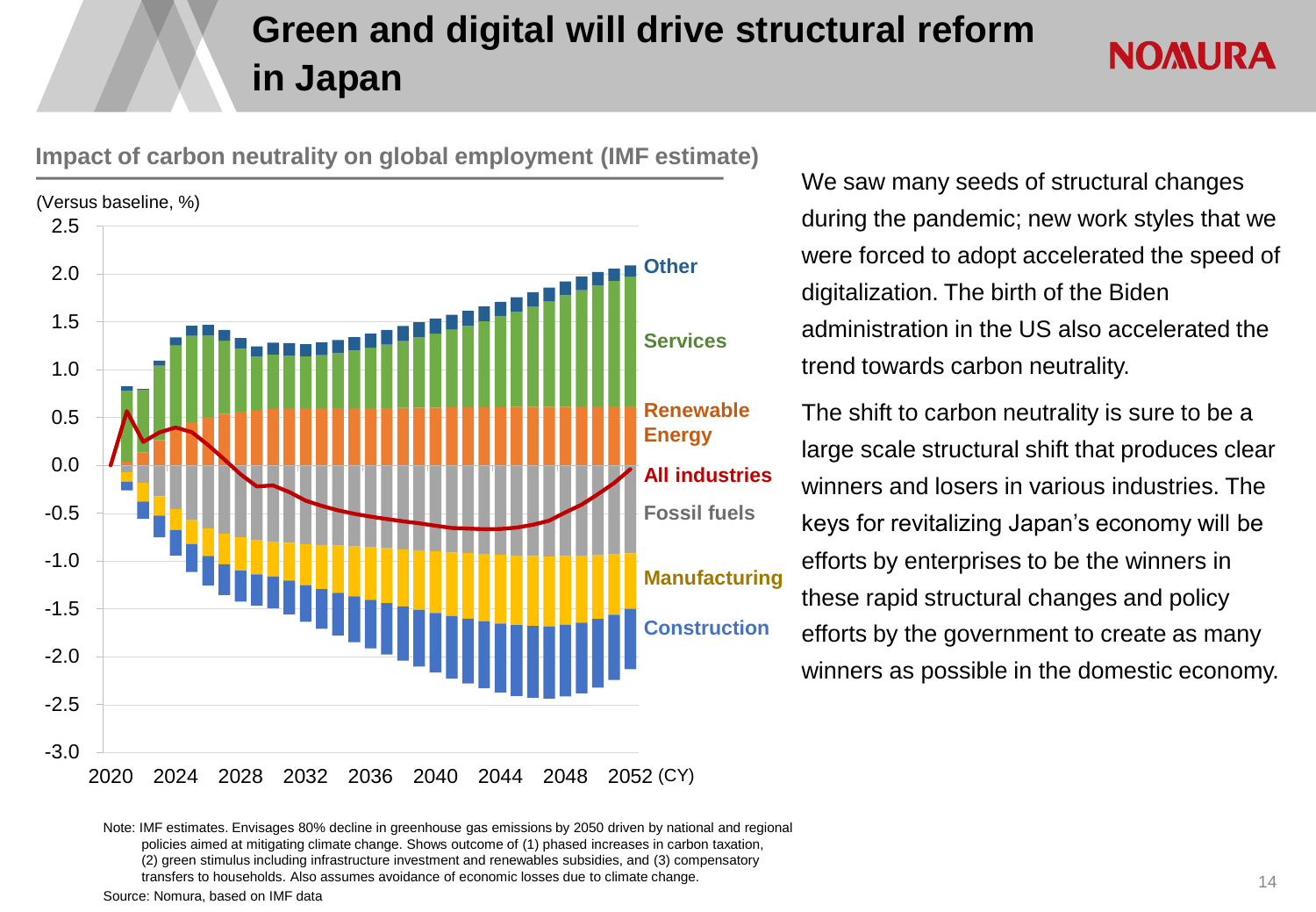#### **NOMURA**

#### **Biography**



**Takashi Miwa Chief Japan Economist**

Takashi Miwa is the Chief Japan Economist of Nomura Securities Co. Ltd. He provides indepth analysis and forecasts of the Japanese economy, based on interregional analysis of the macro economy and financial market analysis across various asset classes. He has a particular strength in analyzing the macro economy from legal and administrative perspectives

Since joining Nomura Research Institute in 1990, he has engaged in macroeconomic analysis and financial market forecasting for various regions. In 1994-96, he moved to the Fixed Income Department of Nomura Securities and analyzed the macro economy from more market-oriented perspectives while engaging in forecasting monetary policy and interest rates. He also made feasibility studies and conducted investment strategy planning with a view to the start of European Monetary Union in 1999

He received his master's degree in Law from the University of Tokyo in 2001 and his bachelor's degree in Liberal Arts and Science (majoring in Russian culture and society) from the University of Tokyo in 1990. While in the graduate school of law, he studied contract law, corporate law and bankruptcy law, and made an analysis of financial contracts and corporate behavior from the perspectives of 'Law and Economics'. This experience proved useful in analyzing banking behavior, administrative responses and price reactions of fixed income and other securities during Japan's financial turmoil through 2003 and the global financial crisis after the collapse of Lehman Brothers in 2008

From 2001, he provided economic analysis and investment ideas for major regional financial institutions including regional banks in Japan and gained an extremely good reputation among the top management of those clients. He has also authored several textbooks on economics and finance for beginners that are popular among university students and young graduates starting careers in financial institutions

He moved to Nomura Securities in 2004. After belonging to the Economic Research, Investment Research, and Investment Research and Investor Services departments, he took his current position in May 2016. Since August 2018, he has been serving a dual assignment as head of the Economic Research Department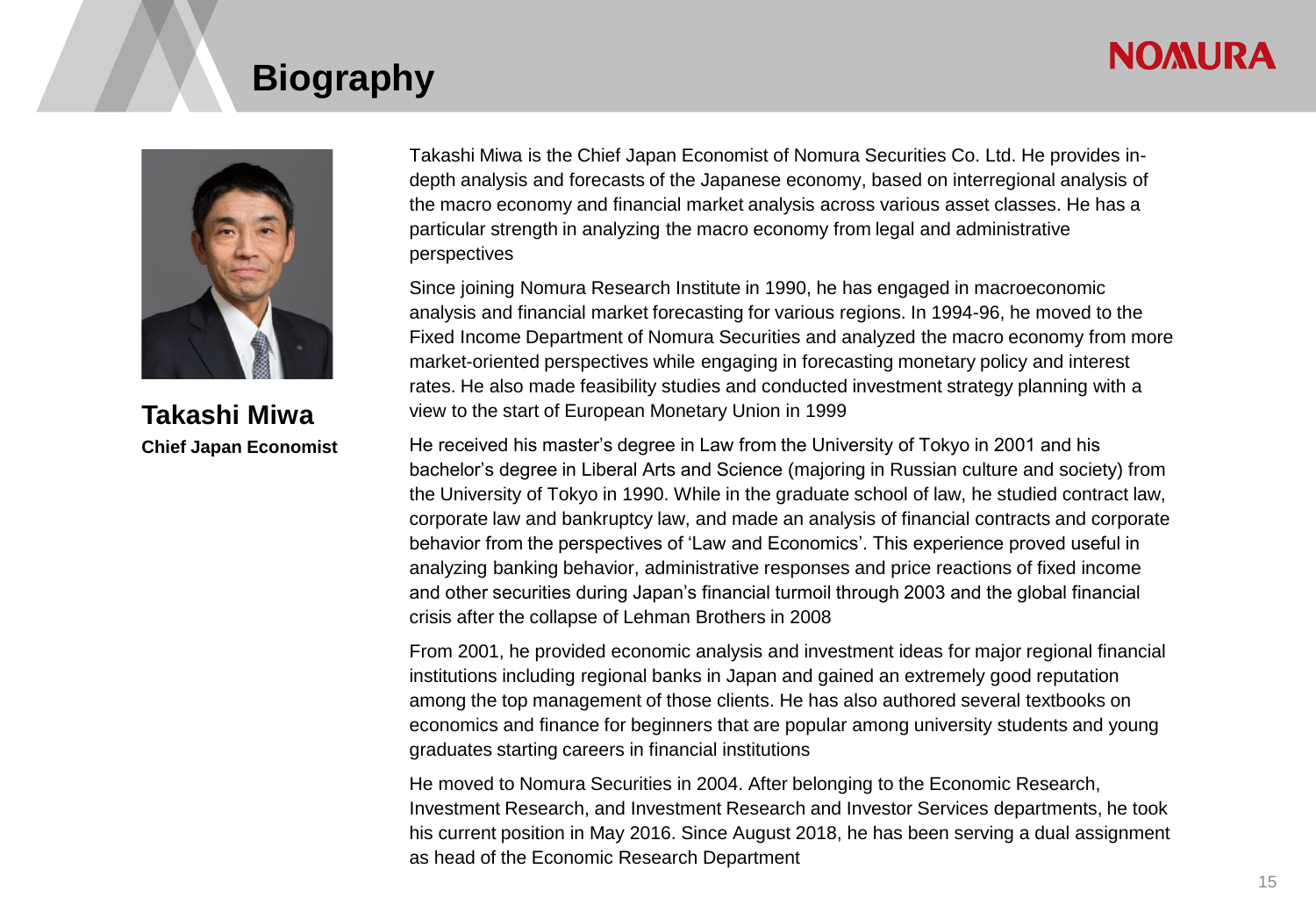## **A Notice from Nomura Securities**

This material is intended solely for the purpose of providing information on the overall macro economy and is not to be construed as solicitation for securities or any other financial product. Furthermore, while the contents of this material are based on sources believed to be reliable, Nomura Securities does not warrant or represent that this document is accurate or complete. Economic results, appraisals, future trends, and other information expressed herein are current opinions as of the original publication date, and are subject to change without notice. This material is for the sole use of clients to whom it has been provided.

This material may contain simulations, estimates, or other figures derived through specific methods based on specific conditions. Such simulations, estimates, or other figures may produce different results if derived through different methods, based on different conditions, etc. Nomura Securities does not warrant or represent that any of these results will reflect actual future conditions.

Investors in the financial products offered by Nomura Securities may incur fees and commissions specific to those products (for example, transactions involving Japanese equities are subject to a sales commission of up to 1.43% on a tax-inclusive basis of the transaction amount or a commission of ¥2,808 for transactions of ¥200,000 or less, while transactions involving investment trusts are subject to various fees, such as commissions at the time of purchase and asset management fees (trust fees), specific to each investment trust). In addition, all products carry the risk of losses owing to price fluctuations or other factors. Fees and risks vary by product. Please thoroughly read the written materials provided, such as documents delivered before making a contract, listed securities documents, or prospectuses.

#### **Nomura Securities Co., Ltd.**

Financial instruments firm registered with the Kanto Local Finance Bureau (registration No. 142) Member associations: Japan Securities Dealers Association; Japan Investment Advisers Association; The Financial Futures Association of Japan; and Type II Financial Instruments Firms Association

Publication date: January 2022

**This material was created as reference material for Nomura Securities' Japan in the World event to be held in January 2022**